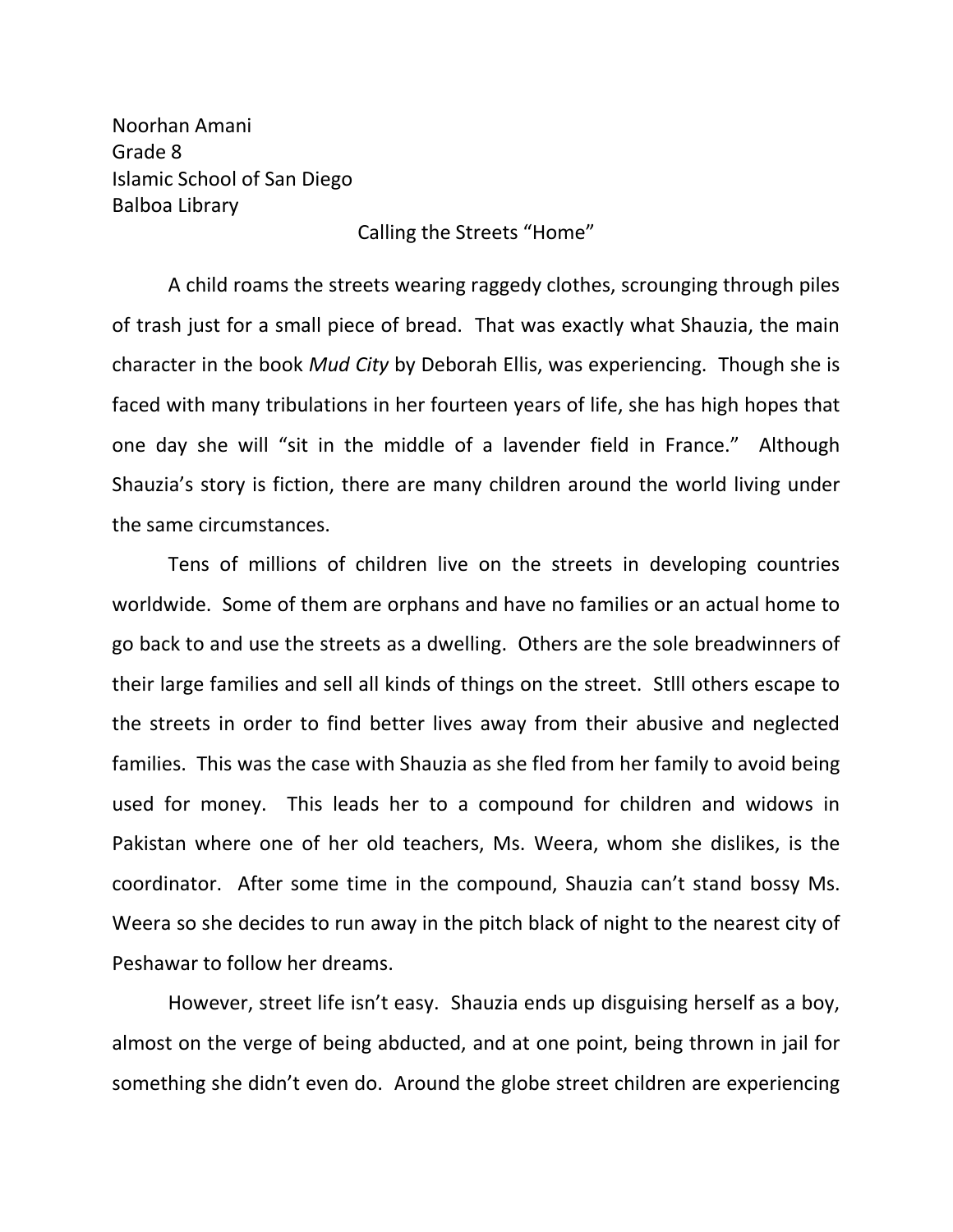all this, and sometimes even worse. In the summer of 2012 I visted my parents' home country of Bangladesh. I stayed for about two weeks in the capital city of Dhaka, and what I saw was unimaginable. Children, both boys and girls, many of them my age and younger, were walking in the middle of traffic-filled streets, trying to sell everything from fruits on sticks to maps and coin purses. It was as if they didn't even care that they could be run over any minute. Others were just roaming the streets, trying to get somewhere, unaware of their surroundings. I have read stories in Bangladeshi newspapers about street children being kidnapped, sold, and used for the most horrific things. Yet the children were heedless of the danger.

One day we were stuck in the usual traffic in Dhaka, and I was almost about to doze off. Just then I hear a knock on the car window. I quickly jolted myself up and saw a girl about seven years of age staring into our car with a handful of fruit candies. I examined her face closely and noticed her eyes. Though she was a mere child, she looked as if she were 80 years old. By looking inside her eyes, I could tell she had been through so much. . . . but I couldn't fathom what. Still there was a spark of hope in her eyes. When I read about Shauzia's plight, I was appalled. I finally got a taste of what many children were actually going through, and it was ALL real.

My mom gave the young girl some money and told her she could keep it without giving us the candies. However, she insisted, so we ended up taking the fruity lozenges. What really amazed me was her truthfulness and integrity. Even though someone was offering her free money, she still did not take it. I used to think that all street children only begged and were up to no good. However, after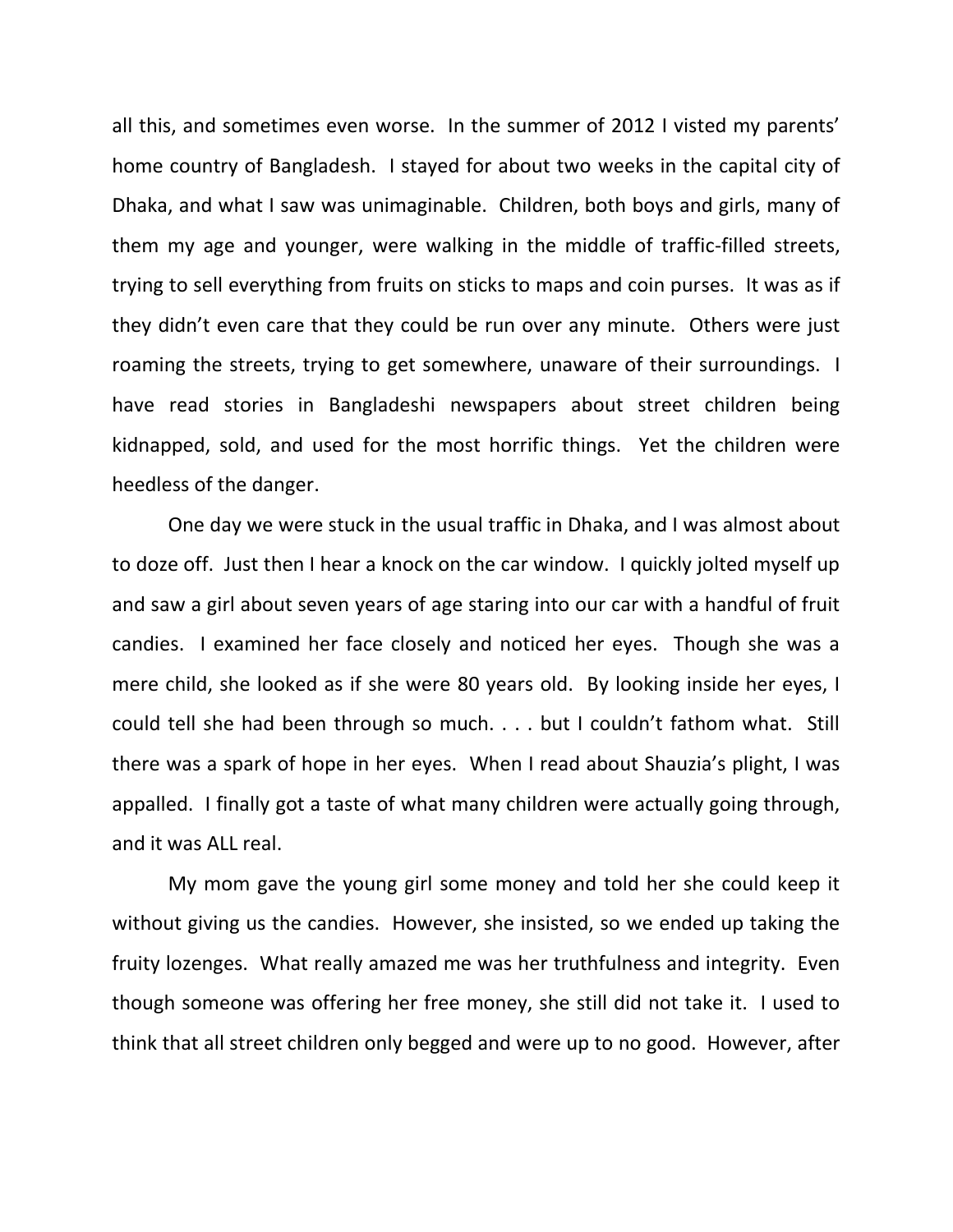meeting one myself, my whole perspective changed, and reading *Mud City* gave me insight on what kind of dangers they were actually facing.

Shauzia's story, together with my experience in Dhaka, motivated me to acquire more information on the topic of street children. I came to know the many reasons, including rapid urbanization, dwindling farm land, war, and extreme poverty are significantly constributing to the increase in the number of street children worldwide. Though a number of organizations are being set up globally for disadvantaged children, it is not nearly enough to take care of most of them. I think the whole world needs to know about this epidemic. The eyes of the small girl on the streets of Dhaka reminds me that as a society we cannot deny our responsibility towards these children as they are the future of the world. Should not we all lend a helping hand to street children like Shauzia so that they can pursue their dreams and lead a healthy and productive life.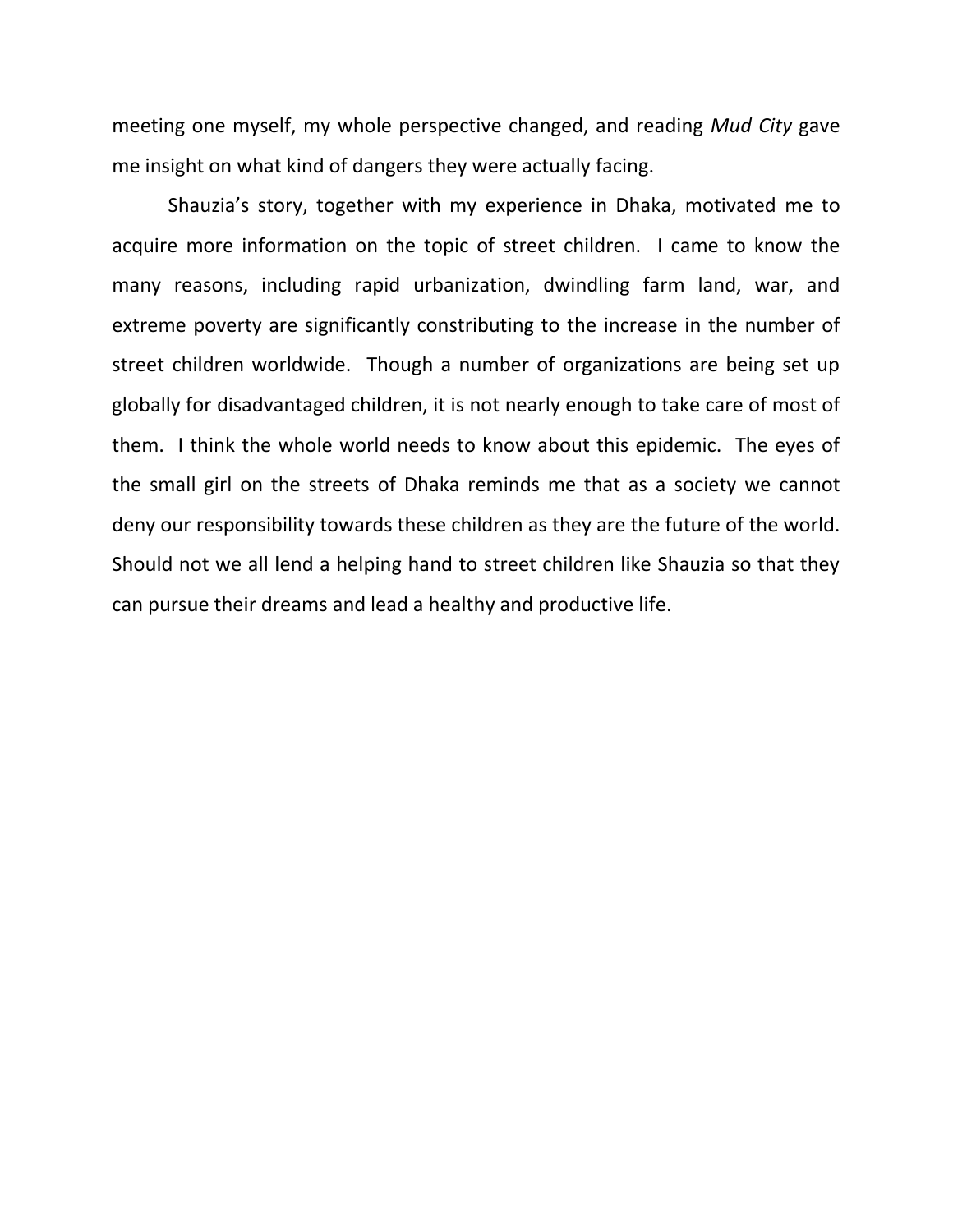Anthony Anderson Grade 8 St. Vincent de Paul School Mission Hills Library

## One Book I Would Save

There are a lot of books that many people love. Some talk about politics, people, love, or nature, but what if you had to save that one book that spoke to you the most. Someone once told me that a book is someone's thoughts, words, and ideas, and if you throw the book away, you are throwing away a part of that person. Choosing one book to save can be extremely challenging, but if you find the one that touches you the most, that is the one to save. The one book that does that for me is *The Republic* by Plato. It touches on many things that I can relate to as being current in the world today.

It would be an understatement to say that Plato's book *The Republic,* has had its share of discussion and criticism over the years. Many questions arise from reading this book. Why do people behave unjustly? Is it because they fear punishment, or is it just due to free will? Plato talks about politics, people, and society. In my opinion *The Republic* would be the perfect book to save because its issues are timeless. The book talks about truth in society and how people act. Plato says, "The parallels between the just society and the just individual run deep." Plato talks about how the world is divided into two realms, the visible, and the intelligible. The visible is grasped with our senses, and the intelligible is grasped with our minds. Plato's thoughts and ideas still ring true today.

 When I think of a good book, I think of something with depth, that makes you think. In order for a book to be truly great, it has to hit home with readers.